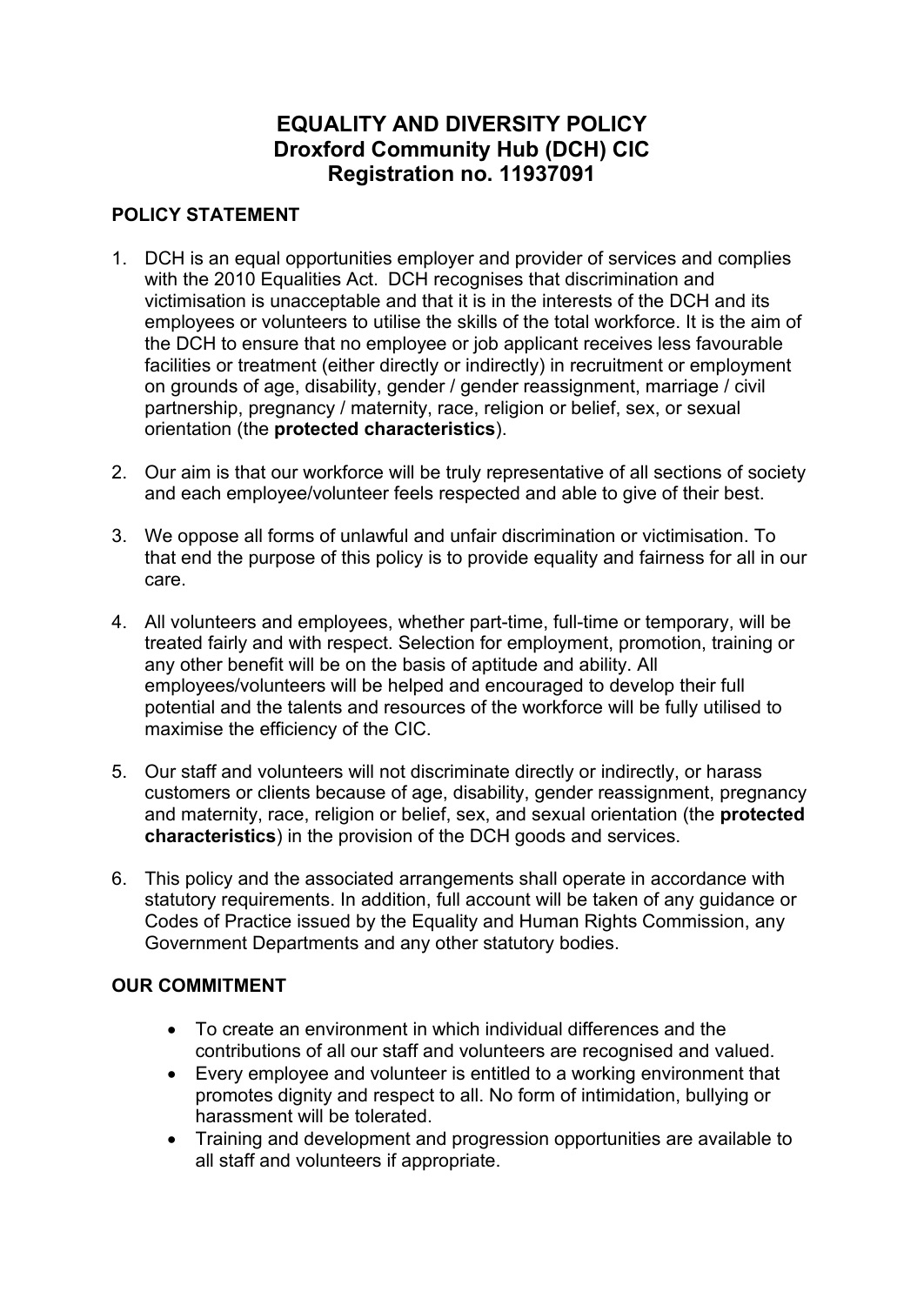- To promote equality in the workplace which we believe is good management practice and makes sound business sense.
- We will review all our employment practices and procedures to ensure fairness.
- Breaches of our equality policy will be regarded as misconduct and could lead to disciplinary proceedings.
- This policy is fully supported by the Committee of DCH.
- The policy will be monitored and reviewed as required

# **RESPONSIBILITES OF MANAGEMENT**

Responsibility for ensuring the effective implementation and operation of the arrangements will rest with the DCH Board. Board members will ensure that they and their staff or volunteers operate within this policy and arrangements and that all reasonable and practical steps are taken to avoid discrimination. Each Team Leader will ensure that:

- all their staff or volunteers are aware of the policy and the arrangements, and the reasons for the policy
- grievances concerning discrimination are dealt with properly, fairly and as quickly as possible
- proper records are maintained.

The DCH Board will be responsible for monitoring the operation of the policy.

### **RESPONSIBILITIES OF STAFF**

Responsibility for ensuring that there is no unlawful discrimination rests with all staff and volunteers and the attitudes of both are crucial to the successful operation of fair employment practices. In particular, all members of staff and volunteers should:

- comply with the policy and arrangements;
- not discriminate in their day to day activities or induce others to do so;
- not victimise, harass or intimidate other staff or groups who have, or are perceived to have one of the protected characteristics.
- ensure no individual is discriminated against or harassed because of their association with another individual who has a protected characteristic.
- inform their line manager if they become aware of any discriminatory practice.

# **THIRD PARTIES**

Third-party harassment occurs where a DCH employee or volunteer is harassed, and the harassment is related to a protected characteristic, by third parties such as clients or customers. DCH will not tolerate such actions against it's staff or volunteers, and the employee or volunteer concerned should inform their Team Leader at once that this has occurred. DCH will fully investigate and take all reasonable steps to ensure such harassment does not happen again.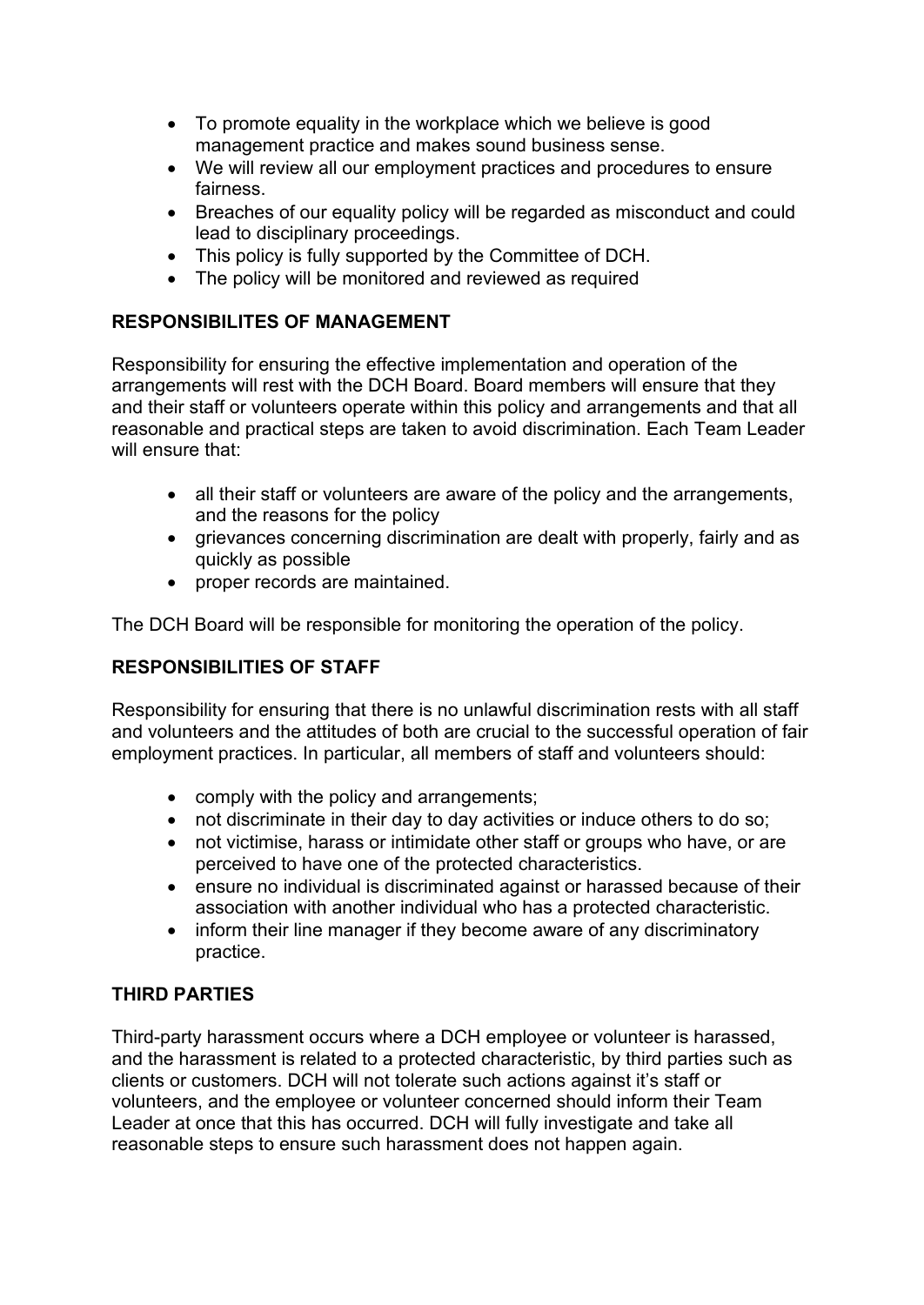### **RELATED POLICIES AND ARRANGEMENTS**

All employment policies and arrangements have a bearing on equality of opportunity. The DCH policies will be reviewed regularly and any discriminatory elements removed.

### **RIGHTS OF DISABLED PEOPLE**

The DCH attaches particular importance to the needs of disabled people.

Under the terms of this policy, the DCH is required to:

- make reasonable adjustment to maintain the services of an employee who becomes disabled, for example, training, provision of special equipment, reduced working hours. (NB: line managers are expected to seek advice on the availability of advice and guidance from external agencies to maintain disabled people in employment);
- include disabled people in training/development programmes;
- give full and proper consideration to disabled people who apply for jobs, having regard to making reasonable adjustments for their particular aptitudes and abilities to allow them to be able to do the job.

#### **EQUALITY TRAINING**

A series of regular briefing sessions will be held for staff on equality issues. These will be repeated as necessary. Equality information is also included in induction programmes.

All Team Leaders who have an involvement in any recruitment and selection process will receive specialist training.

#### **MONITORING**

- The DCH deems it appropriate to state its intention not to discriminate and assumes that this will be translated into practice consistently across the CIC as a whole.
- We will maintain information on staff who have been involved in certain key policies: Disciplinary, Grievance and Bullying & Harassment.
- Where appropriate **equality impact assessments** will be carried out on the results of monitoring to ascertain the effect of the DCH policies and our services / products may have on those who experience them.
- The information collected for monitoring purposes will be treated as confidential and it will not be used for any other purpose.
- If monitoring shows that the DCH, or areas within it, are not representative, or that sections of our workforce are not progressing properly within the DCH, then an action plan will be developed to address these issues. This will include a review of recruitment and selection procedures, DCH policies and practices as well as consideration of taking legal Positive Action.